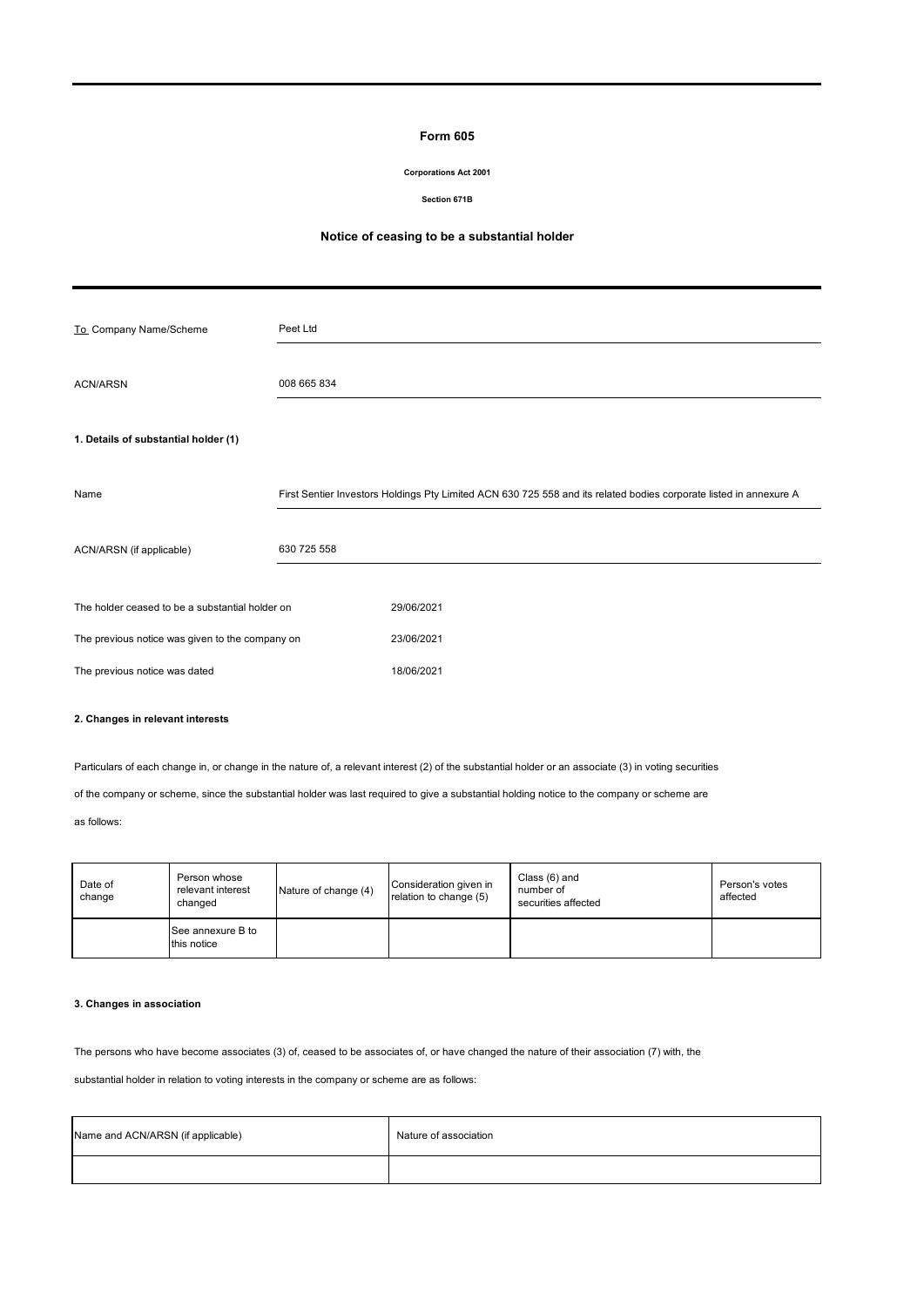## **4. Addresses**

The addresses of persons named in this form are as follows:

| Name                                                       | Address                                                                                                    |
|------------------------------------------------------------|------------------------------------------------------------------------------------------------------------|
| First Sentier Investors Realindex Pty Ltd ACN 133 312 017  | Level 5, Tower Three International Towers Sydney, 300 Barangaroo Avenue, Barangaroo<br>NSW 2000, Australia |
| First Sentier Investors (Australia) IM Ltd ACN 114 194 311 | Level 5, Tower Three International Towers Sydney, 300 Barangaroo Avenue, Barangaroo<br>NSW 2000. Australia |
| Mitsubishi UFJ Financial Group                             | 2-7-1, Marunouchi, Chiyoda-ku, Tokyo 100-8330, Japan                                                       |

# **Signature**

| print name | Rachel Lim | capacity | <b>Company Secretary</b> |
|------------|------------|----------|--------------------------|
| sign here  | ramelin    | date     | 01/07/2021               |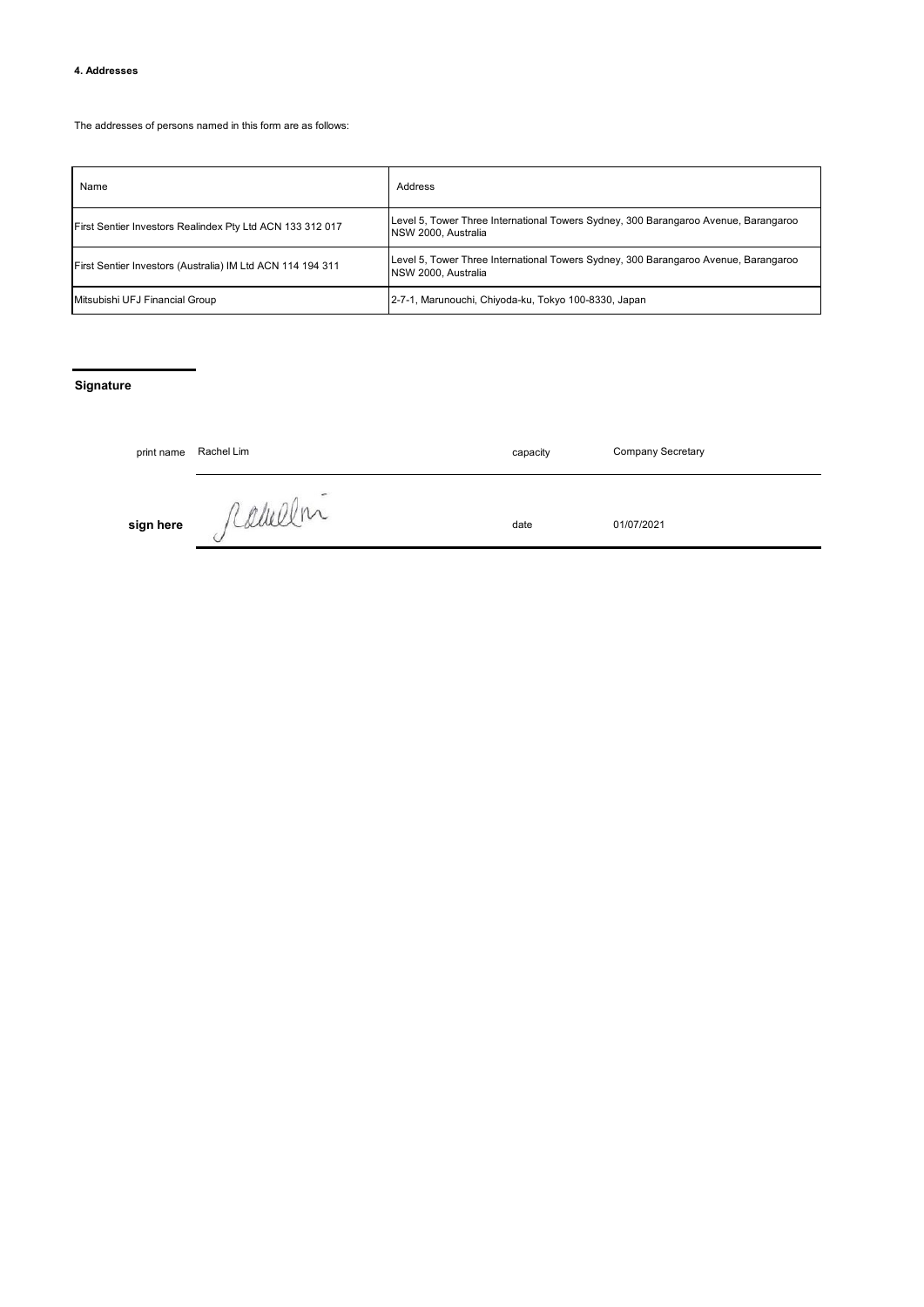### **Annexure A**

This is Annexure A referred to in Form 605, Notice of ceasing to be a substantial holder dated 29/06/2021

radullni

## Rachel Lim

Company Secretary

## Dated the 01/07/2021

#### **SCHEDULE**

SI Holdings Limited (Company No. SC109439) CFSIM (Company No. 00153197) First Sentier Investors (Luxembourg) EDIF I MC S.A.R.L (Company No. B128117) First Sentier Investors (Luxembourg) EDIF II GP S.Á.R.L (Company No. B204413) First Sentier Investors (Japan) Limited (Company No. 0104-01-093090) First Sentier Infrastructure Managers (International) Limited (Company No. 298444) First Sentier Investors (Australia) IM Ltd (ACN 114 194 311) First Sentier Investors (Luxembourg) EDIF I Feeders MC S.A.R.L (Company No. B134314) First Sentier Investors (Ireland) Limited (Company No. 629188) First Sentier Investors (Australia) Infrastructure Holdings Ltd (ACN 085 313 926) First Sentier Investors (Australia) Infrastructure Managers Pty Ltd (ACN 101 384 294) First Sentier Investors (Hong Kong) Nominees Limited (CR NO. 0206615) First Sentier Investors (Australia) RE Ltd (ACN 006 464 428) First Sentier Investors (Hong Kong) Limited (CR No. 0206616) First Sentier Investors (Australia) Services Pty Limited (ACN 624 305 595) First Sentier Investors (Hong Kong) AMC Limited (CR NO. 0580652) First Sentier Investors Europe Holdings Limited (Company No. 03904310) First Sentier Investors Asia Holdings Limited (ACN 054 571 701) Mitsubishi UFJ Financial Group, Inc (Registration No. 0100-01-073486) First Sentier Investors (UK) Funds Limited (Company No. 02294743) First Sentier Investors (UK) IM Limited (Company No. SC047708) First Sentier Investors (UK) Services Limited (Company No. 03904320) First Sentier Investors (US) LLC (File Number 546 9442) First Sentier Investors (Malta) Limited (Company Code C41267) First Sentier Investors (Malta) Holdings Limited (Company Code C41260) First Sentier Investors (Singapore) Holdings Limited (Registration No. 199901706Z) First Sentier Investors (Singapore) (COMPANY NO. 196900420D) Mitsubishi UFJ Trust and Banking Corporation (Registration No. 0100-01-008770) FSIB LTD (Registration No. 26193) First Sentier Investors Strategic Investments Pty Limited (ACN 625 765 399) First Sentier Investors Realindex Pty Ltd (ACN 133 312 017) First Sentier Investors International IM Limited (Company No. SC079063)